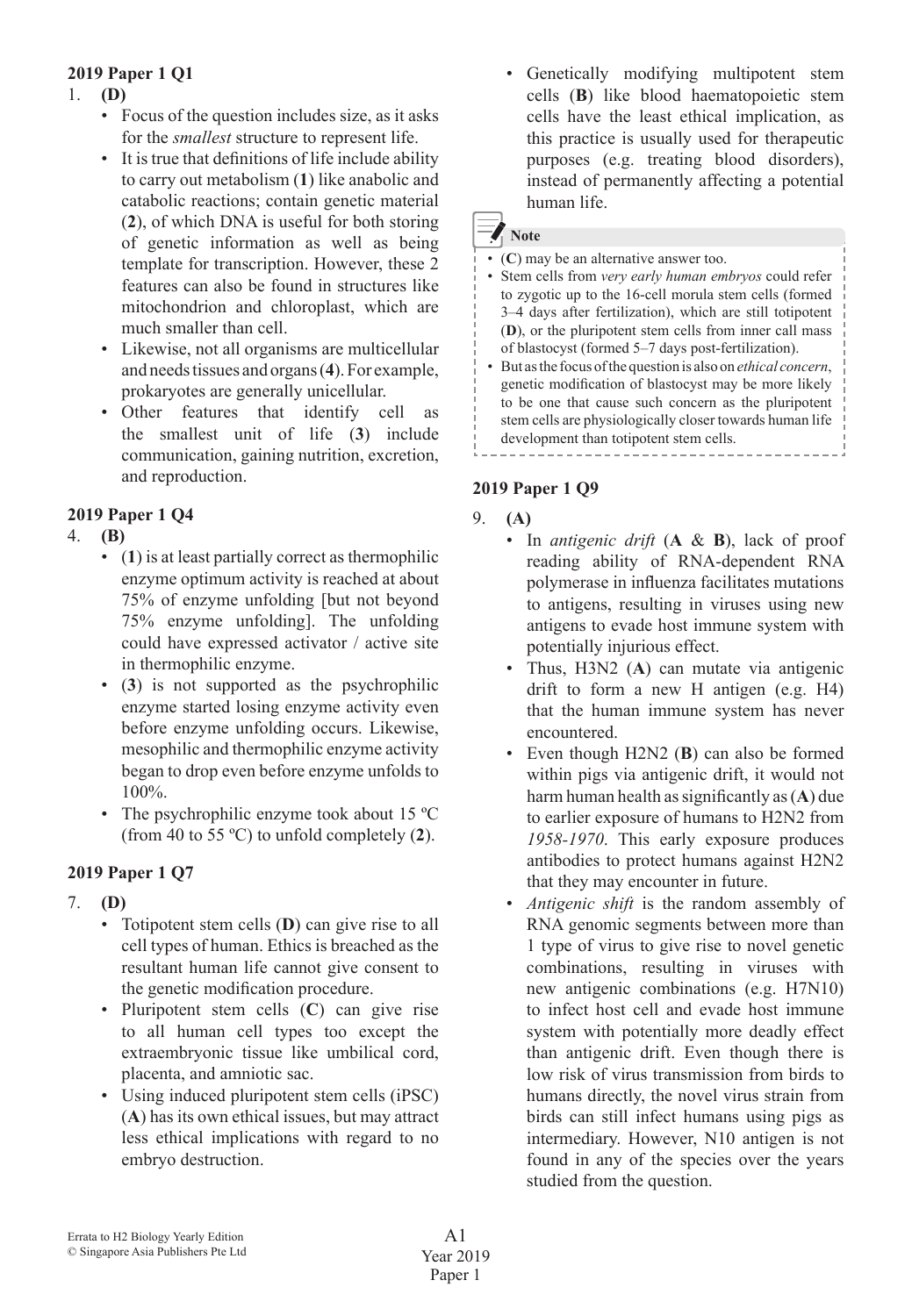• Antigenic drift, instead of antigenic shift (**D**), is more well-known to occur in human cells. Even if antigenic shift occurs in humans, different assortments of H2N2 with either H1N1 or H3N2 strains still cannot give rise to a dangerous strain, with a combination of both H and N antigen that are totally foreign to the *present day* humans (who are currently exposed to H1N1 and H3N2).

## **2019 Paper 1 Q12**

### 12. **(D)**

- mRNA with no  $poly(A)$  tail may be broken down (**1**) to account that those mRNA stored contain Poly(A) tail attached (**bullet pt. 2**). However, the mechanism in this statement is not explicitly supported from the findings.
- Poly $(A)$  tail is only added to mRNA after the gene is transcribed (**bullet pt. 2**) and lengthened when required during later development (**bullet pt. 3**), thus supporting the notion that  $Poly(A)$  tail is not encoded by DNA of the gene (**2**).
- • It is shown that lengthened poly(A) tail (**3**) can activate translation (**bullet pt. 1**) for embryonic development (**bullet pt. 3**).

## **2019 Paper 1 Q25**

## 25. **(D)**

- • Continual increase in skeleton size over the usually warm weathers (paragraph 4) shows that small skeleton size (**D**) are not selected for in such climate.
- • Continual increase in beak size over the usually warm weathers (paragraph 4) refutes that stable (**A**) or smaller (**B**) beak sizes are selected for in such climate.
- Shorter wing length (C) is selected for in both cold (paragraphs 2 and 3) and the usually warm weathers (paragraph 4).

## **2019 Paper 1 Q28**

#### 28. **(B)**

- As pertussis *is easily transmitted*, vaccination *at an age of about three months* can reduce infection for newborns.
- • Vaccination can provide direct immunity protection to the vaccinated individual, as well as herd immunity to those that cannot be vaccinated due to medical (such *as people with reduced immunity*) or philosophical reasons.
- However, increasing vaccination in local children alone of only one small area cannot bring about the eradication of a pathogen, considering the wide flow of visitors and migrants entering Singapore from other bigger regions.

### **Note**

- • Disease eradication is distinctly different from elimination.
- Eradication refers to the reduction to zero (or a very low defined target rate) of new cases in a defined geographical area. Elimination refers to the complete and permanent worldwide reduction to zero new cases of the disease.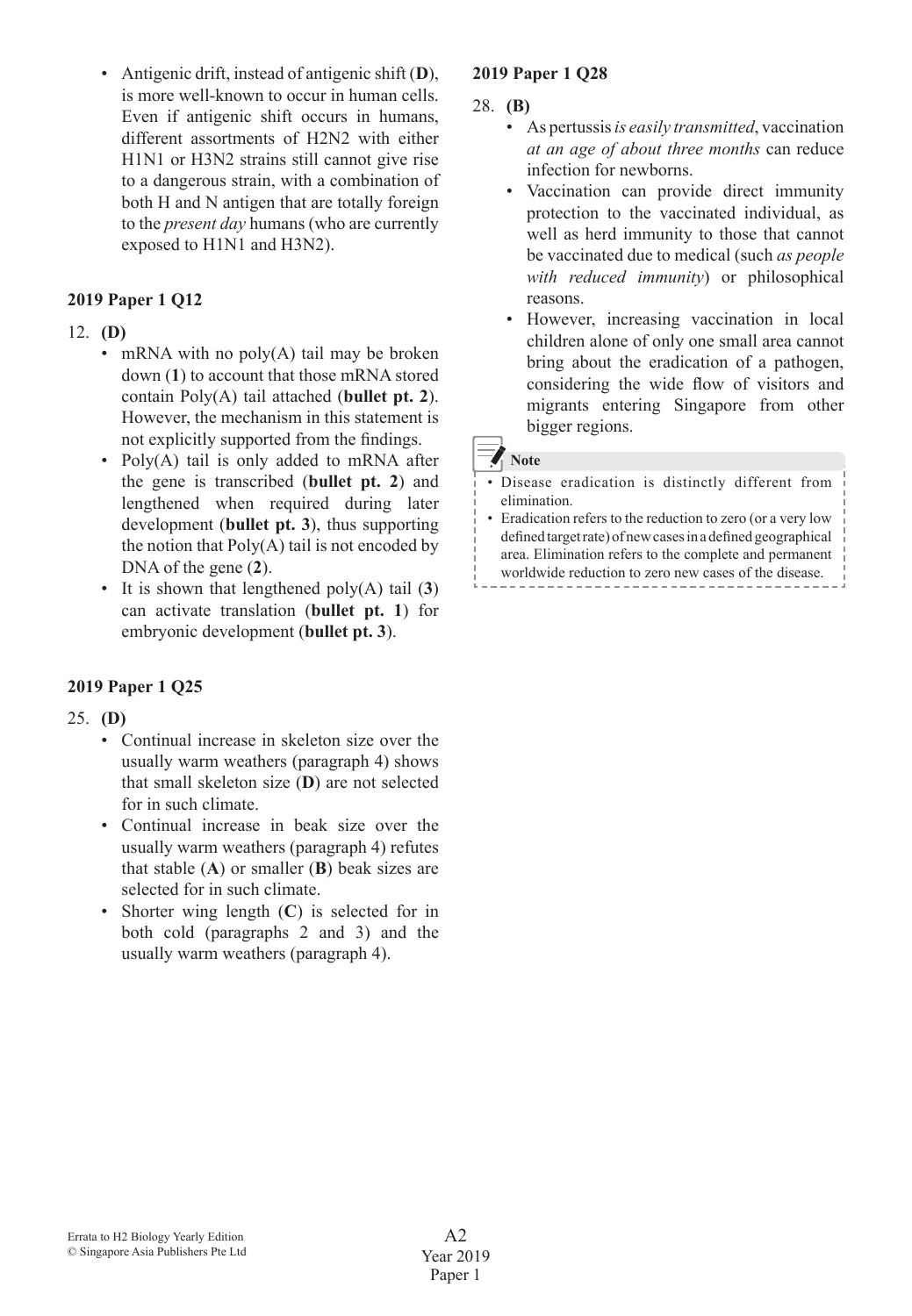## **2019 Paper 2 Q1**

- 1. (a)  $[Any 3 of the following]:$ 
	- 1. **cell surface membrane** [REJECT: cell membrane]
	- 2. **chromosome / DNA** [REJECT: bacterial genome]
	- 3. **cell wall**
	- 4. **septum**
	- (c) • Both **plasmid** and **nucleoid** bacteria chromosome undergoes theta  $(θ)$ -mode of **semi-conservative DNA replication** using both **parental DNA strands** as **template**, where adenine base pairs with thymine, and cytoside base pairs with guanine.
		- Mesosomes attach nucleoid bacteria chromosome to plasma membrane. Each nucleoid bacteria chromosome is separated towards opposite poles of cell as cell elongates.

**Note**

Candidates need to link named nutrients, with effect of its lack on named cell processes.

## **2019 Paper 2 Q2**

## $2-(c)$

| Feature                    | Details                                                                                                                                                                                                                                                                                         |
|----------------------------|-------------------------------------------------------------------------------------------------------------------------------------------------------------------------------------------------------------------------------------------------------------------------------------------------|
| Orientation of<br>monomer  | • Alternate beta glucose subunits are<br>rotated 180 deg with respect to each<br>other.                                                                                                                                                                                                         |
| Structural<br>shape        | • The polymer shape exists as long,<br>straight [REJECT: imprecise terms e.g.<br>linear] chain.                                                                                                                                                                                                 |
| Bonds between<br>molecules | • Due to the chain form, OH groups on<br>glucose subunits project outwards to<br>allow interchain hydrogen bonding<br>cross-linking, which leads to microfibril<br>formation.<br>• Microfibril assemble to form increasingly<br>complex structures of macrofibrils<br>through hydrogen bonding. |

(d)  $[Any 3 of the following]:$ 

- 1. **Cellulose synthase** that catalyzes intracellular cellulose monomers into **cellulose microfibril**, is only located at the **cell surface membrane**, not inside the cell.
- 2. Huge space required for the **large** cellulose molecule formation can disrupt other biochemical processes (e.g. vesicle movement) within cell.
- 3. Migration of big cellulose chains from inside to outside of cell will lyse **cell surface membrane**.
- 4. **Cellulose is needed outside the cell** to helpmaintain cellshape.Cellulose's **insolubility** in **water** prevents it from being dissolved in the extracellular **aqueous** environment.
- 5. [Alternative valid point]

## **2019 Paper 2 Q3**

- 3. (a) • Transcription and translation can occur together as there is no nuclear membrane/envelope separating **RNA polymerase** and **ribosome**.
	- As no mRNA post-transcriptional **modifications** are required, themRNA transcribed by **RNA polymerase** is translatedbyribosome intopolypeptide even before transcription is completed.

## **2019 Paper 2 Q4**

|  |  | 4. (a) • $X$ : double stranded DNA |  |  |
|--|--|------------------------------------|--|--|
|  |  | [REJECT: Vague responses e.g.]     |  |  |
|  |  | head / genome]                     |  |  |
|  |  | Y: contractile tail sheath         |  |  |
|  |  | $\sigma$ $\mu$ neighborhood        |  |  |

 • Z: **tail fibre**

## **Common Mistake**

• Describing transcription and translation of the viral proteins, rather than viral genome replication.

## **2019 Paper 2 Q5**

- 5. (b) The bottom DNA strand of row 1 sequence, is used as **template** by **RNA polymerase in transcription**.
	- Based on **complementary basepairing** during transcription, **DNA sequences** of **G, C, A,** and **T base pairs** with **C, G, U,** and **A** on **mRNA** respectively. This results in change in mRNA sequence from GAG to GUG at the second codon.
		- The resultant different **codon** read by **ribosome** during **translation**, caused a missense mutation as **Glu** (**glutamic acid / glutamate**) is replaced with **Val** (valine) in the polypeptide chain [REJECT: amino acids were 'formed' or 'produced' by DNA triplets].

## **Common Mistake**

- Giving full name of amino acids, when it is not required for this question.
- Many of those who chose to provide the full name for the changed amino acid referred to glutamine, rather than glutamic acid / glutamate.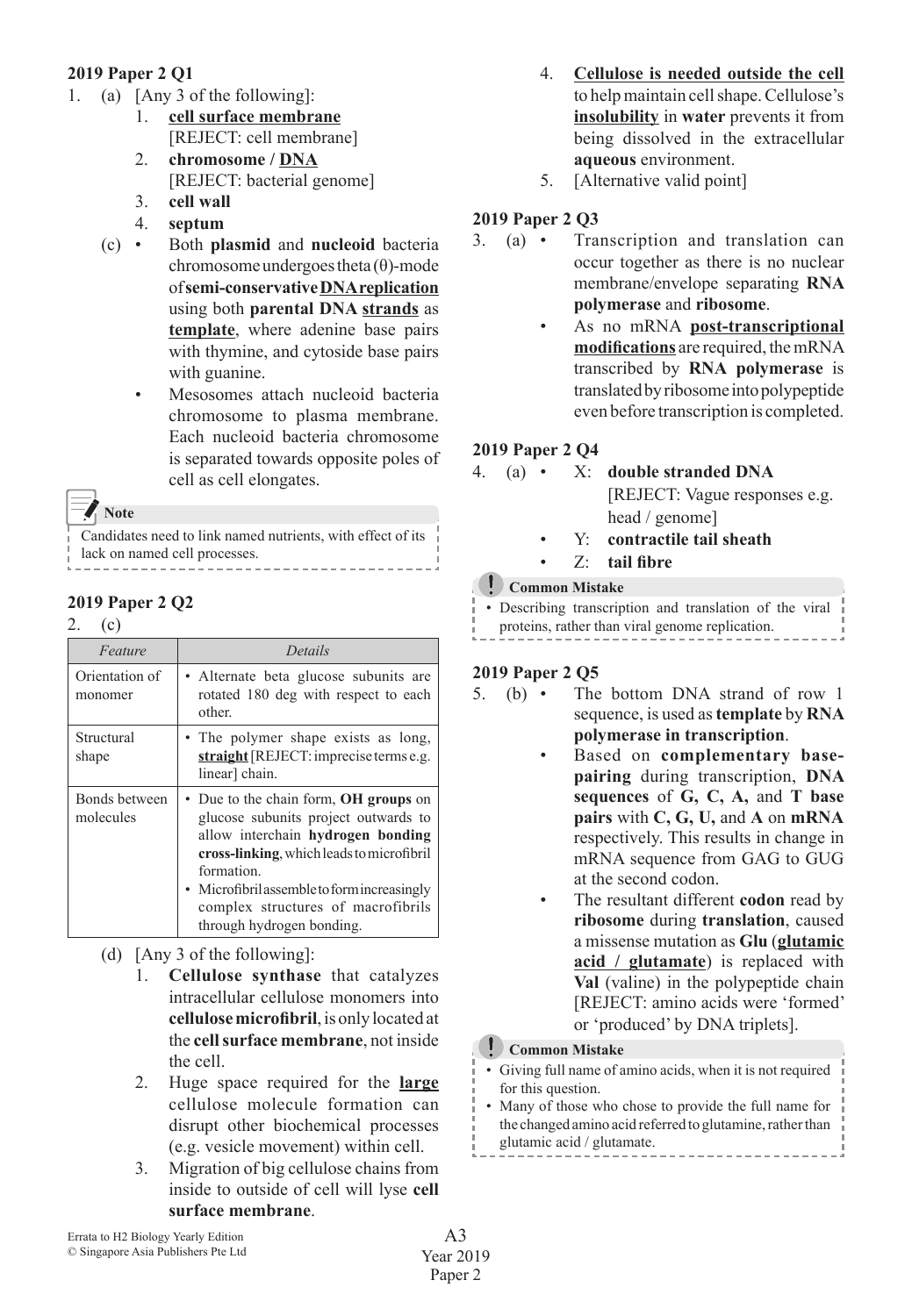- (c) • The resultant different **codon** caused **glutamic acid's hydrophilic R group** to be replaced with **valine's hydrophobic R group**.
	- • The adulthaemoglobin(**HbA**) changes to mutated haemoglobin (**HbS**), where the valine amino acid now replaced glutamic acid at exposed binding site of **beta globin chain** of HbS molecule.
	- At **low oxygen** concentration, the **three-dimensional conformation** of beta globin chain of HbS molecules' tertiary structure would change and would **polymerise into fibres**.

#### **Common Mistake**

• Confusing effect on haemoglobin with effect on red blood cell e.g. haemoglobin becomes sickle shaped.

#### **Exam Tips**

• To avoid misunderstanding questions or overlapping answers over related sections, scan all parts of the structured or essay question before writing.

- (d) • The haemoglobin polymerisation resulted in change from biconcave **red blood cells** used for effective transport ofoxygen,totransformationinto**sickle shape**.
	- The less flexible sickle shaped cells block the **narrow blood capillaries**, and have a shorter life as they get trapped at spleen. The lowered blood andoxygen[REJECT:nooxygen]flow to tissues results in anaemia and organ damage.

## **2019 Paper 2 Q6**

- 6. (c) [Any 3 of the following]:
	- 1. Environment in the form of **diet** and chemicals (pheromones from queen bee),canserveasspecific**transcription factors** to regulate gene expression of egg development.
	- 2. Offspring designated to become queen bees are fed predominantly with **royal jelly**. Whereas larvae designated to become worker bees [missed by most] are only given royal jelly for the first 3 days, and fed pollen, nectar and honey henceforth<sup>2</sup>.
- 3. These transcription factors include **activator** and **repressor** proteins, which bind to **enhancer** and **silencer** respectively. **Enhancer-activator** complex can upregulate transcription by forming **transcription initiation complex**, while **silencer-repressor** complex has the opposite effect.
- 4. This transcriptional control allows **activation** and **inactivation** of selected **genes**, so that the proportion and types of proteins formed will determine physiological development of the bee type.

### REJECT:

Reference to natural selection or the need to replace dead queens.

## **2019 Paper 2 Q7**

- 7. (a) • **Oxygen**, the **final electron acceptor**,
	- accepts **electrons** carried by the **electron transport chain** (ETC) and **hydrogen protons** to form **water**.
		- The electron flow along the ETC generates a **proton reservoir** (in intermembrane space) for **chemiosmosis** to produce ATP via oxidative phosphorylation.

 REJECT:

- Unnecessary detail about chemiosmosis.
- (b) • Aerobic **respiration** is more efficient in generating ATP compared to anaerobic respiration, as there is net gainof**38 ATP**permoleculeofglucose oxidised, compared to only **2 ATP per molecule of glucose** oxidized from anaerobic respiration via **substrate level phosphorylation**.
	- Without **oxygen**,the2**NADH**generated during glycolysis cannot pass their electrons along the **electron transport chain**, to produce ATP via oxidative phosphorylation.
	- During anaerobic respiration, the 2 NADH generated during glycolysis, is regenerated to 2 **NAD+** during conversion of **pyruvate to ethanol**. Incomplete breakdown of glucose caused energy to still be trapped in ethanol.

*2 (n.d.). https://www.science.org.au/curious/earth-environment/what-it-takes-make-queen-bee#:~:text=After%20three%20days%2C%20those%20larvae,the%20remainder%20 of%20their%20lives. Accessed 2 Jul 2020.*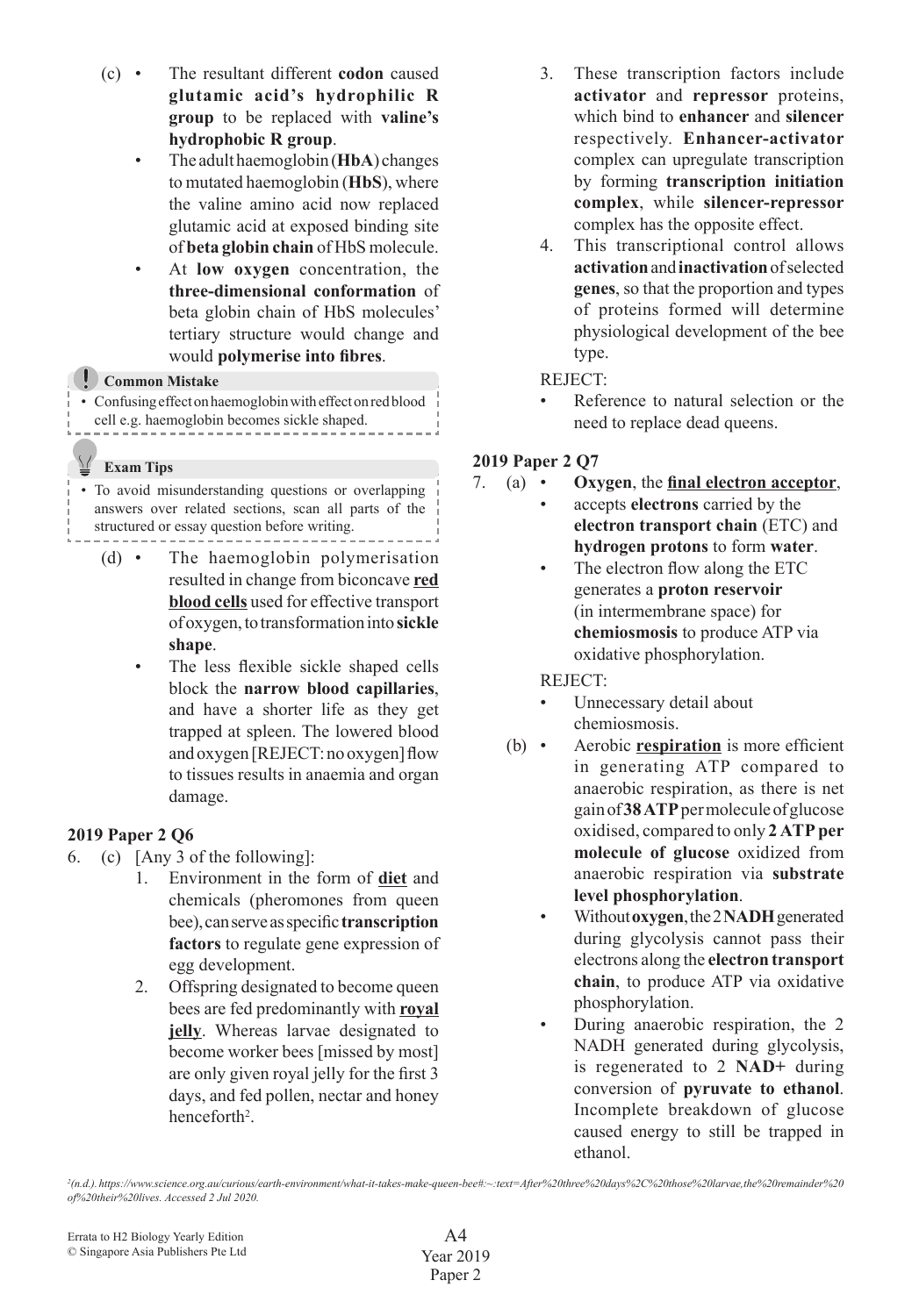- (d) • ATPisan**allosteric inhibitor** thatbinds to **non-active site of PFK**.
	- This allosteric binding changes **threedimensional conformation** of PFK's active site, such that PFK can no longer bind to F6P substrate, thus lowering rate of PFK enzymatic activity.
	- At increasing [REJECT: 'high' only] F6P substrate concentration, there is a higher chance of F6P substrate to **effectively collide** with PFK to form **E-S complexes** to form reaction **products**.



competitive-like PFK inhibition curve by high levels of ATP. \_\_\_\_\_\_\_\_\_\_\_\_\_\_\_\_\_\_\_\_\_\_\_\_\_\_\_\_

## **2019 Paper 2 Q8**

- 8. (c) [Any 2 of the following]:
	- No **needles**areneeded[REJECT:vague terms e.g. less invasive]
	- Oral insulin administering allows for a more gradual decline in blood glucose due to more gradual absorption of insulin into blood, as its takes 7.5 hours to reach blood glucose homeostatic set point of 80-100 mg dm<sup>-3</sup>, whereas insulin injection causes a sharp reduction of blood glucose, as its takes only 2 hours to reach the blood glucose homeostatic set point. This sharp drop in blood glucose can cause physiological symptoms such as mood swings.
	- Oral insulin administering allows for a more sustained period of 2 hours at blood glucose homeostatic set point of 80-100 mg dm–3, whereas insulin injection causes blood glucose to increase less than half hour after reachingthebloodglucosehomeostatic

set point.

- (d) Binding of insulinto extracellular ligand binding site on the **tyrosine kinase**  receptor on liver cell, results in three**dimensional conformational change** causes **dimerization** of the receptors, and **auto-cross phosphorylation** of **tyrosine amino acid residues** by tyrosinekinasesinoppositehomodimer.
	- **Signal transduction** is **amplified** within cell(e.g. addition of phosphates can convert a protein like protein kinases, from an inactive form to an active form) in a **phosphorylation cascade** to create **second messengers**.
	- Second messenger may serve as transcription factors to trigger **cellular response** e.g. by translocating **glucose**  transporter onto plasma membrane of target cell, to increase cellular uptake of glucose by facilitated diffusion.

## **2019 Paper 2 Q9**

- 9. (a) [Any 3 of the following]:
	- 1. Although descended from a **common ancestor**, varying **environmental factors** of the islands present **different selection pressures**.
	- 2. **Favourable adaptations** that are **selected for** will have a **selective advantage** and enable their owners to have higher **reproductive success**, and thus **pass down alleles that code for these advantageous traits** to their offspringresultingwithin**populations**.
	- 3. The resultant **change in allele frequency** within each population leads to formation of the 4 ecomorph types. This displays **descent with modification**.
	- 4. Reproductive isolation mechanisms such as **geographical** isolation due to the sea around the islands, disrupt **gene flow** and cause sufficient genetic changes to be accumulated to form different species on different islands through **adaptive radiation**.
	- (b) (i) • Sea/ocean causes **geographical isolation** to **disrupt gene flow** between organisms in island those from other islands/mainland, thus causing **allopatric speciation**.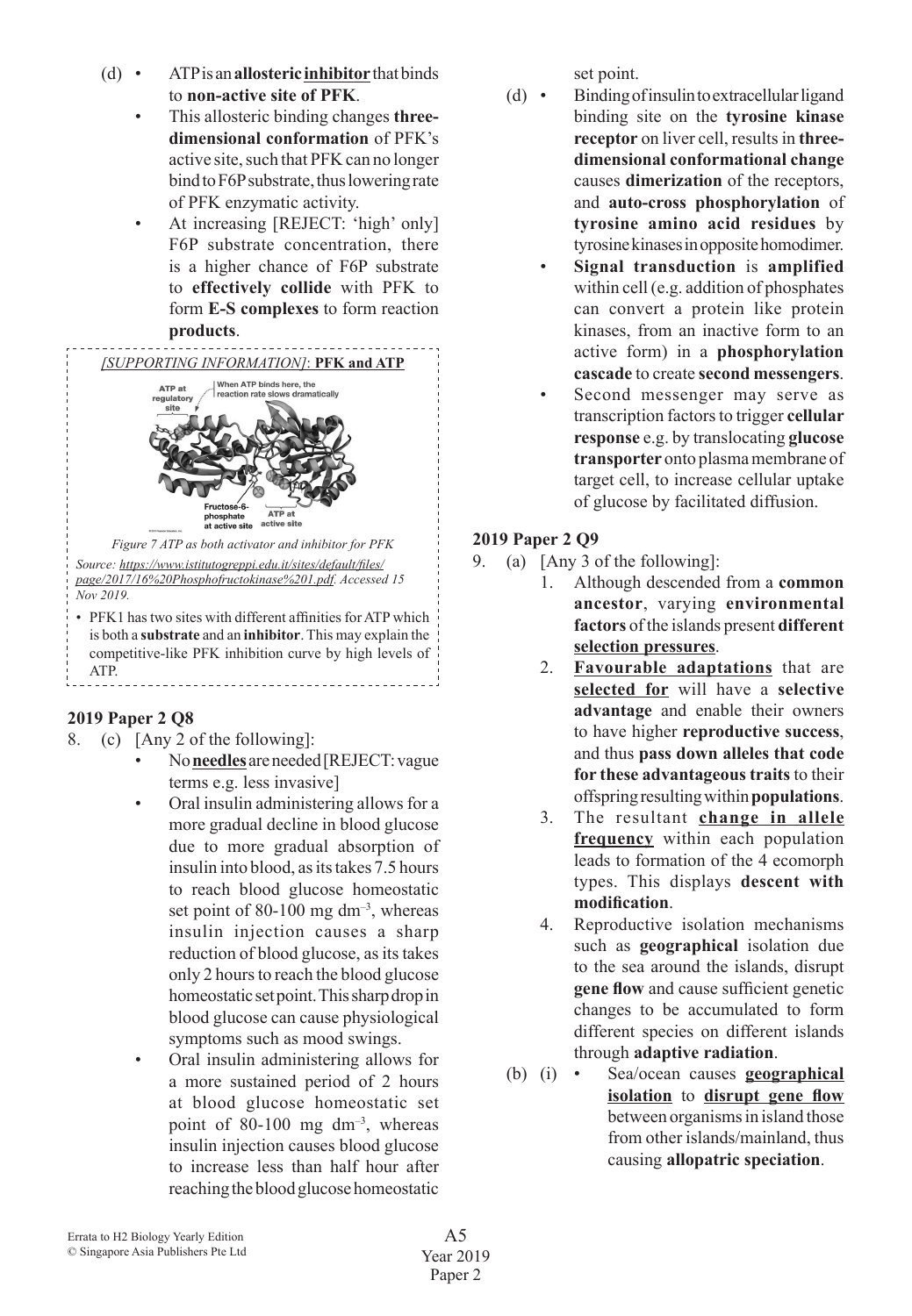- Based on **Founder effect**, **genetic drift** occurs when a new population on the island is based on pioneer individuals that first arrived at island.The **gene pool** of the pioneers that landed on Puerto Rico and Cuba [or quote other appropriate data], are different from each other and gene pool of original population the pioneers came from, thus facilitating speciation. This accounts why **different islands have different species** [often missed].
- (ii)  $[Any 2 of the following]:$ 
	- Within the island of Jamaica [or quote other appropriate data], **sympatric speciation** can occur, where new species can be formed from organisms sharing same geographic range.
	- Due to different niches in the environment (e.g. vegetation size for camouflaging) serving as different **selective pressures**, **offspring**fromtheorganismswith selectedtypesof**genetic variation** from [named processes in meiosis; gene/chromosomal mutation] are selected for.
	- The **alleles** that code for these **adaptive traits**(e.g.large toepads to move well in tree canopy) are passed on the next generation. Over multiple generations this results in development of distinct subpopulations that eventually they can no longer **interbreed** to produce **viable** and **fertile** offspring and hence new species are formed through such **adaptive radiation**.
- (c) • **Genetic drift** has a greater effect in smaller than bigger islands, as smaller islands generally have a smaller **gene pool** due to less niches, and also a smaller **population** size of the various lizard species.
	- Severe storms that serve as a **Bottleneck effect** in genetic drift, can randomly

remove most or all of the lizards on the smallest islands, thus significantly reducing the gene pool. If lizards that survive or pioneer the island after the storms have alleles coding for short legs [or quote other appropriate data], then their offspring in the subsequent generations will also inherit the same alleles coding for similar leg length.

Larger islands have a bigger gene pool due to more niches, and also a bigger population size of the various lizard species. Thus there is a higher chance of at least a few representative individuals from the various lizard species surviving the storms, to preserve the original gene pool richness.

 REJECT:

Vague responses outlining the process of natural selection on large islands, and then simply stating that this did not occur on small islands

## **2019 Paper 2 Q10**

- 10. (a) Sea urchin density seems to increase with increasing August sea temperature, with high number of observations in 0.2  $m^{-2}$  sea urchin density between 12.0 to 12.3 $\degree$ C, to as high as 0.9 m<sup>-2</sup> sea urchin density at 12.4°C.
	- Although August sea temperature has been showing general trend of increase since 1950 of 11.5°C, it was only between recent years of 1995 to 2010 that the temperature reaches 12.3°C to facilitate sea urchin invasion.

## **Common Mistake**

• Quoting temperature range from beginning to end of the study without identifying the specific temperature range within which sea urchin numbers increase.

- No references to years.
	- (b) [Any 3 of the following]:
		- 1. There is a general trend that sea urchin density seems to increase with increasing August sea temperature over the years, up to as high as  $0.9 \text{ m}^{-2}$  sea urchin density.
		- 2. Fig. 10.3 shows that **increased sea urchin density results in increased grazing** of **kelp** [missed by most],
		- 3. because assea urchin density increases from 1.0 to 6.8  $m$ <sup>-2</sup>, percentage kelp cover tends to decrease to 0%.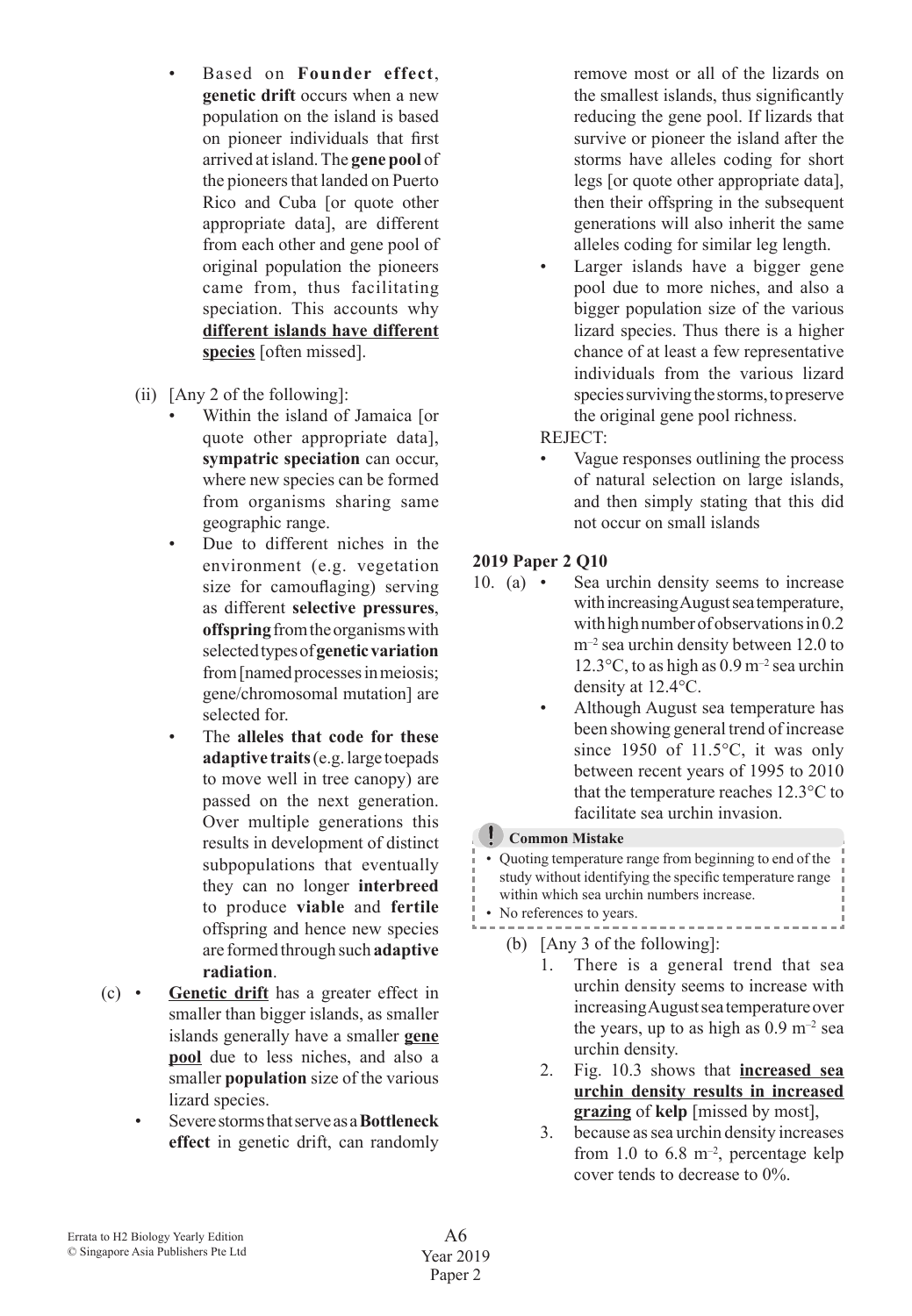- 4. As kelp cover is also used as habitat / food by other **marine species**, **reduction in percentage kelp cover** can also lower **marine biodiversity** [missed by most].
- OR
- 5. The gradually increasing August sea temperature over the years due to climate change, may not significantly impact kelp forests.
- $6.$  Even though there is a general trend that sea urchin density seems to increase with increasing August sea temperature over the years, up to as high as  $0.9 \text{ m}^{-2}$ sea urchin density, most of the sites in Fig. 10.3 still show percentage kelp cover at 100% at that sea urchin density. Percentage kelp cover only reaches 0% in most sites from about  $1.5 \text{ m}^{-2}$  sea urchin density and above.
- 7. Moreover, the trend of increasing sea urchin density with increasing August seatemperaturemaynotalwaysbevalid, as the data in Fig. 10.2 shows unequal number of sampling observations at the various temperatures, with most observations done over 12.0 to 12.3 ºC.
- 8. Furthermore, Fig. 10.2 only shows observations till 12.5 ºC. There is no conclusive evidence that increasing August sea temperature beyond 12.5 ºC, can allow sea urchin to thrive and reach higher sea urchin density of  $1.5 \text{ m}^{-2}$  and above to significantly reduce kelp cover.

## **2019 Paper 2 Q11**

- (b) Rate of bacteria death decreased over time in culture media, as bacteria number decreased from 10<sup>7</sup> to 50 per cm<sup>3</sup> at 0 to 4 hours.
	- Penicillin effect on bacteria slows down from 4 to 5 hours, as bacteria number remains constant at 50 per cm<sup>3</sup> [missed by some].

### **2019 Paper 3 Q1**

- 1. (a) (i) Phylogeny
	- **Common Mistake**

• Phenology

- (ii) 1. Use**polymerase chain reaction** to
	- selectivelyamplifyloci containing **variable / short number tandem repeats** and other unique genetic sequences that can distinguish the plant species.
		- 2. Use the appropriate and **same restriction enzymes**todigestDNA flanking the tandem repeats or the other unique genetic sequencesto obtain **RFLP fragments**.
		- 3. Use **gel electrophoresis** to separate RFLP fragments based on size, where gel contains **pores** to provide molecular sieve to separate RFLP fragments based on molecular size, such that the distance travelled by a **DNA band** is inversely proportional to its molecular size.
		- 4. Perform **Southern Blot** using radioactively-labelled **probes** complementary in sequence for tandem repeats specific to non-GM grain, followed by **autoradiography**usingX-rayfilm [or other appropriate visualization methods], to obtain the DNA profile.

## **Common Mistake**

- • Not thinking broadly across syllabus in approaching question.
- • Discussion on how this information should be analyzed or the principles underpinning such analysis.
- • Describing only a particular molecular method in excessive detail, instead of combination of different methods to obtain the required information.
	- (iii)  $[Any 2 of the following.]$ 
		- 1. Organisms grouped together lower down the taxonomic ranks (e.g. kingdom, phylum, class, order, family, genus, species) have more similarities. Therefore, simply havingacommontraitofcurcumin production is insufficient to place them in the same genus.
		- 2. Someplantshavemoresimilarities in both phenotypic, genotypic, and ecological niche traits that placed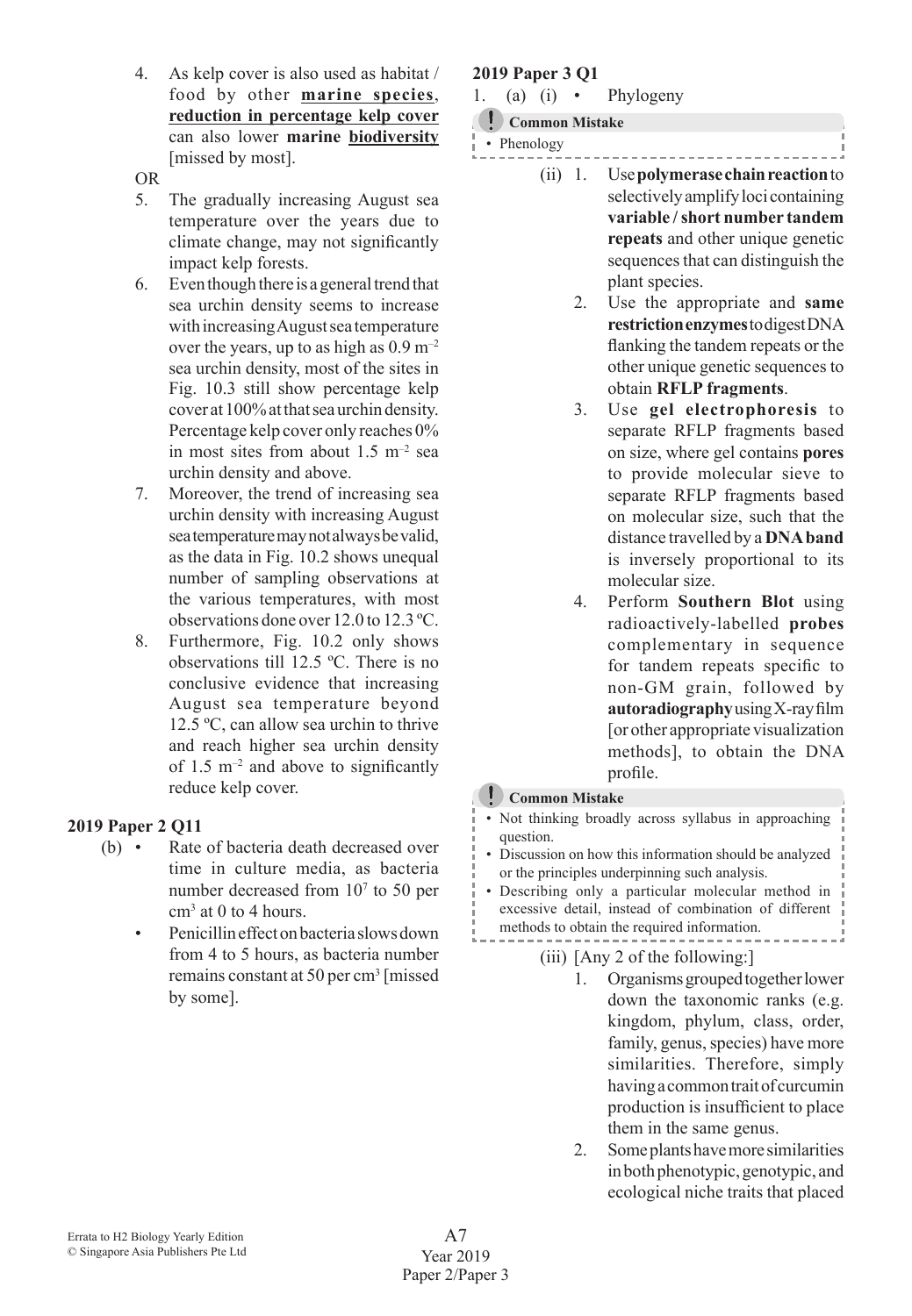them under the same genus (e.g. *Curcuma longa and Curcuma zanthorrhiza* are placed under the same genus as they have many more similarities such as molecular homology other than curcumin production).

- 3. To be the same genus but still different species, they must have sufficient number of similar characteristics to be the same genus, but other characteristics distinct enough to be considered as different species.
- 4. [Alternative valid point]

### **Common Mistake**

- • Referring biochemical trait like curcumin as a morphological trait.
- Referring to inability to interbreed [only relevant when considering whether organisms belong to the same species, not to the same genus].
	- (iv) • The **common ancestor** of these 2 families contained **genes** on curcumin production, which are only passed to members of these groups over generations.
		- The 5 species from these 2 families of plants that can make curcumin, contain specific DNA sequences (e.g. **alleles**) that allow for its transcription and the corresponding translation process to synthesize curcumin.
		- [Alternative valid point]

#### **Common Mistake**

• Selection pressure arguments that only these two families live in environments where curcumin is selected for [Not] supported by Fig. 1.1, which shows that most members of the two families do not produce curcumin].

- (b) (i) In G1 phase, increasing curcumin concentration from both 0 and 40  $\mu$ mol dm<sup>-3</sup> causes percentage of cancer cells to increase from 20 to 76%.
	- In G<sub>2</sub> phase, increasing curcumin concentration from both 0 and  $40 \mu$ moldm<sup>-3</sup> causes percentage of cancer cells to decrease from 74 to 17%. This shows that increasing curcumin concentration has a greater effect in keeping cancer cells in G1 phase, and preventing them from entering S phase.

There do not seem to be significant difference in effect of curcumin concentration on cells entering G<sub>2</sub> phase, as across the 4 different curcumin concentrations, as percentage of cells in G2 phase range closely from 6-9% over these concentrations. In fact, both 0 and 10µmoldm-3ofcurcuminresulted in the same 6% of cells in G2 phase [Or quote other appropriate data]

#### **Common Mistakes**

- Not addressing each of the three phases separately.
- Omitting trends and their meaning.
- Omitting judgement as to whether curcumin in a given phase makes the percentage of cancer cells higher or lower.
- • Mistaking the Y-axis label of percentage as absolute amount of cancer cells.
- Not appreciating that cells that enter G2 must pass through earlier phases (i.e. S phase) too [Thus, all cells that have entered into S phase is  $24\%$  (17% S + 7% G2 phases) under 40  $\mu$ mol dm<sup>-3</sup> of curcumin].
	- (ii) 3. Cancer cells thus will be slowed in its progression to result in cancer in the body, as cancer cells need to proliferate uncontrollably to form a **tumour**.
		- 4. Curcumin inhibits cell cycle progression by up-regulating cyclin-dependent kinase (CDK) inhibitor<sup>3</sup> . Without active CDK to complex with cyclin, there is no activated CDK to **phosphorylate** and activate other proteins to advance the **cell cycle** past **G1 checkpoint**[Alternativemolecular mechanisms in Fig. 1.3].

#### **Common Mistake**

- Mitosis occurs during S phase of interphase.
- • Confusing DNA replication with nuclear division.
	- (iii)  $[Any 3 of the following.]$ 
		- 1. Curcumin upregulates **p53** expression (e.g. via increasing stability of  $p53$  protein<sup>4</sup>).
		- 2. In presence of mutation, p53 protein acts a **tumour suppressor gene** protein.
		- 3. It naturally stops **cell division** upon detection of DNA mutation, triggers**DNA repair**,andactivates **apoptosis** of cancer cells. These protective activities help prevent **uncontrolled cell proliferation** that give rise to cancer.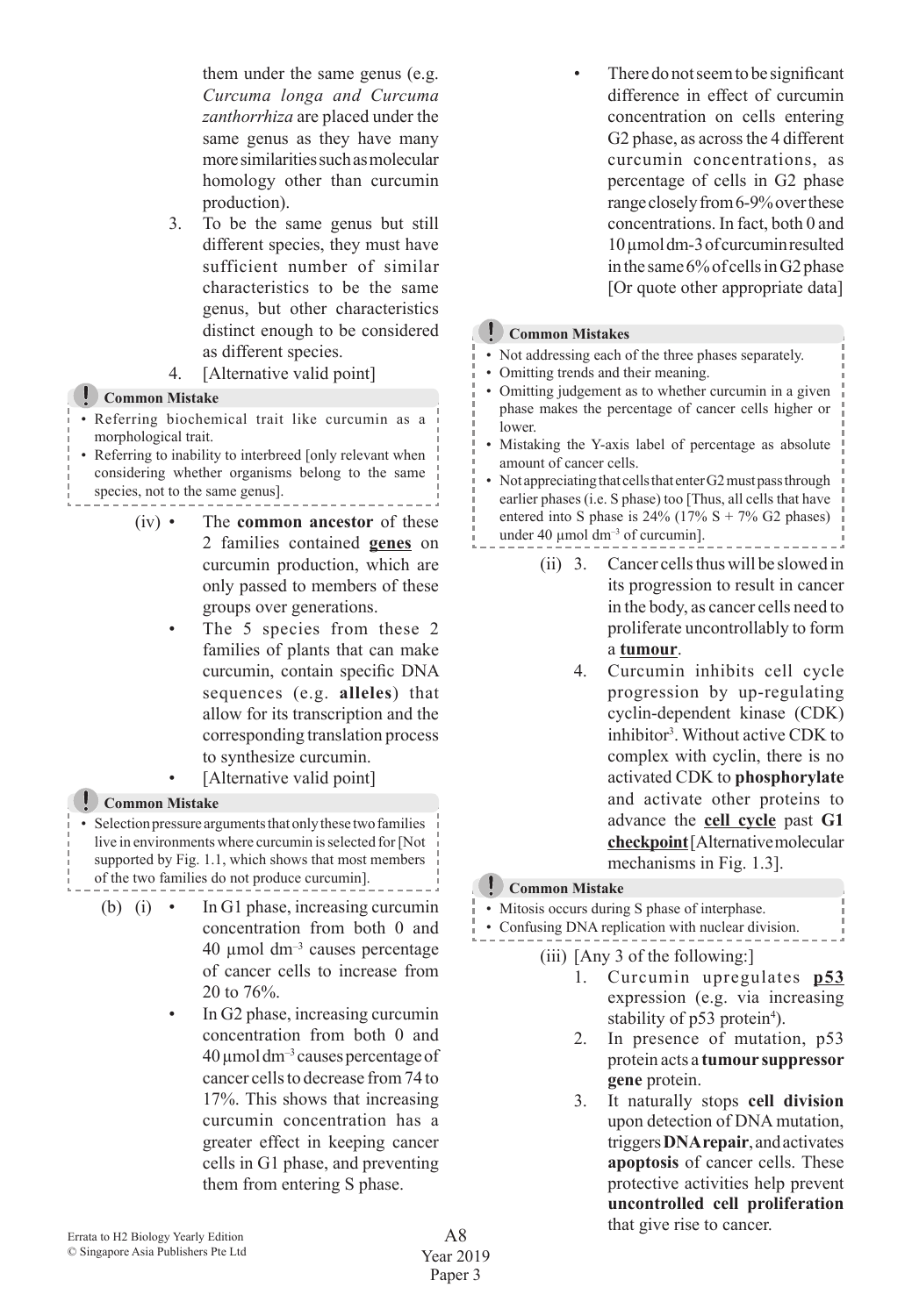4. [Alternativemolecularmechanisms in Fig. 1.3]



- activated**PhK**requiredtoactivate **NFĸB**.
	- 2. Without NFKB serving as **transcription factors**, the **200 genes** involved in scar formation cannot be activated for scar tissue formation.
	- 3. Scar formation in another pathway requireswhitebloodcell(WBC)to release **FGF** and **TGFβ1** growth factors that cause **fibroblasts** to proliferate and differentiate into scar tissue.
	- 4. Scarring is also disrupted when curcumin reduces amount of activated **TNFα**. Without TNFα, **white blood cells were no longer attracted to or accumulated at the burn site**.

 REJECT:

- Simply quoting data from Fig. 1.4 instead of describing the decrease orstoppingofeacheventinFig.1.4 in a logical stepwise progression.
- Curcumin reduces amount [instead of activity] of PhK and TNFα.
- (iii) 3. Benefitofsuch**signaltransduction** using phosphorylation includes [Any 1 of the following]:
	- **Signal amplification**.
	- Ability to **regulate the response**.
	- **Specificity** in activating gene of interest.
	- Ability of a molecule reaching a cell membrane to activate genes in the nucleus.
	- Activation of many cells **simultaneously** and for a single signal molecule to trigger numerous cellular reactions at once.
	- 4. Phosphatase removes phosphate group from a molecule via **hydrolyzing** the **phosphoester bond** using a **water** molecule. Its antagonistic function to kinase thus regulates cellular responses during homeostasis.

#### **Common Mistake**



*3 Park, M., Kim, E., Park, I., Lee, H., Woo, S., Lee, J., … Hong, S. (2002). Curcumin inhibits cell cycle progression of immortalized human umbilical vein endothelial (ECV304) cells by up-regulating cyclin-dependent kinase inhibitor, p21WAF1/CIP1, p27KIP1 and p53. International Journal of Oncology. doi:10.3892/ijo.21.2.379 4 Patiño-Morales, C. C., Soto-Reyes, E., Arechaga-Ocampo, E., Ortiz-Sánchez, E., Antonio-Véjar, V., Pedraza-Chaverri, J., & García-Carrancá, A. (2020). Curcumin stabilizes p53 by interaction with NAD(P)H:quinone oxidoreductase 1 in tumor-derived cell lines. Redox Biology, 28, 101320. doi:10.1016/j.redox.2019.101320*

A9 Year 2019 Paper 3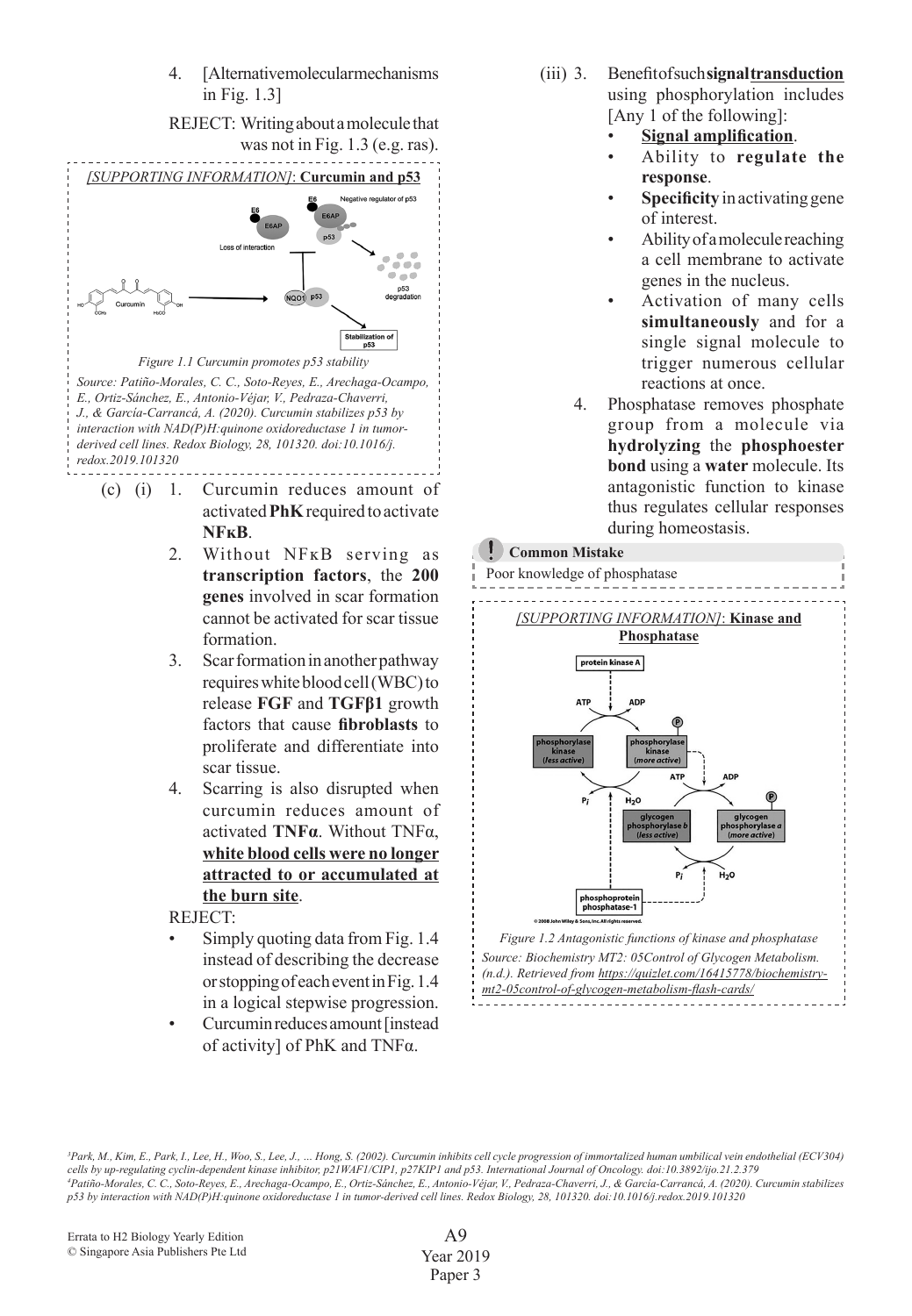## **2019 Paper 3 Q2**

- 2. (a) (i) **• Oligopotent**<br>(b) (iii) **• Somatic hvn** 
	- **Somatic hypermutation**  REJECT #2b: clonal selection, clonal expansion and affinity maturation [QN asks for *specific genetic process*]
	- (c) (i)  $[Any 4 of the following.]$  *Crossing-over*
		- 1. During **prophase I**, **chiasmata** allows **recombination** of genetic material between **non-sister chromatids** of **homologous chromosomes** by **crossing over between** these **non-sister chromatids**. It may break established genetic linkage groups and produce new ones.

*Independent assortment of chromosomes*

- 2. During **metaphase I**, pairs of homologous chromosomes undergo**independent assortment** by arranging themselves **randomly** on the cell equator. **Anaphase I** that follows then separates the chromosomes towards opposite poles of cell.
- 3. Orientation of the **non-identical sister chromatids** at **metaphase II** determines which cross-over combination of alleles goes to which pole. **Anaphase II** that follows then separates the daughter chromosomes [REJECT: sister chromatids] towards opposite poles of cell.
- 4. Thus the genetic sequences (e.g. alleles) separate in certain combinations among the gametes.
- *Non-disjunction [Often missed]*
- 5. Non-disjunction in **anaphase I** and **anaphase II** results in failure of separation of homologous chromosomes and **sister chromatids**.
- 6. Thus non-disjunction during **anaphase I** affects chromosome numbers of all daughter cells; nondisjunction during **anaphase II** affects chromosome numbersin 2 or all of the 4 daughter cells

 REJECT:

Independent assortment occurred during anaphase I.

- Not qualifying the name of a stage with a number to show whether reference was being made to meiosis I or meiosis II.
- • Misnaming independent segregation as 'independent separation'.
- • Incomplete descriptions for crossing-over and independent assortment.
- (ii) Stage I of Fig. 2.1 (Somatic recombination) resulted in shortening of the chromosome due to deletion of genes from the VDJ domains, whereas **crossing-over** and **independent assortment** in meiosis can still result in chromosome of the same length.
	- Stage I of Fig. 2.1 takes place within **1** chromosome, while meiosis requires **2 homologous chromosomes** to occur.
	- [Alternative valid point]

#### **Common Mistake**

|  |                |  | • Recombinase enzymes only important in somatic |  |  |
|--|----------------|--|-------------------------------------------------|--|--|
|  | recombination. |  |                                                 |  |  |
|  |                |  |                                                 |  |  |

- • Somatic recombination involves alternative splicing of mRNA.
- Not understanding random nature of somatic recombination. \_\_\_\_\_\_\_\_\_\_\_\_\_\_\_\_\_\_\_\_\_\_

## **2019 Paper 3 Q3**

- 3. (a) *Comparing population*
	- 1. There seems to be a general trend that as human population increases, contribution to carbon dioxide  $(CO<sub>2</sub>)$ emissions also increases. For example, China and United States of America (USA) both have a similar percentage share of global economic wealth of 15 and 17% respectively, yet China produced a much higher 23% global CO2 emissions compared to USA's 14%, due to China's bigger 19% share of global human population compared to USA's 4%.
	- 2. This could be caused by the need to **generate more energy for rearing livestock** and heating [or other appropriate examples] in order to support a greater population, thus requiring **burning** of **more fossil fuel** that subsequently releases more  $CO<sub>2</sub>$ .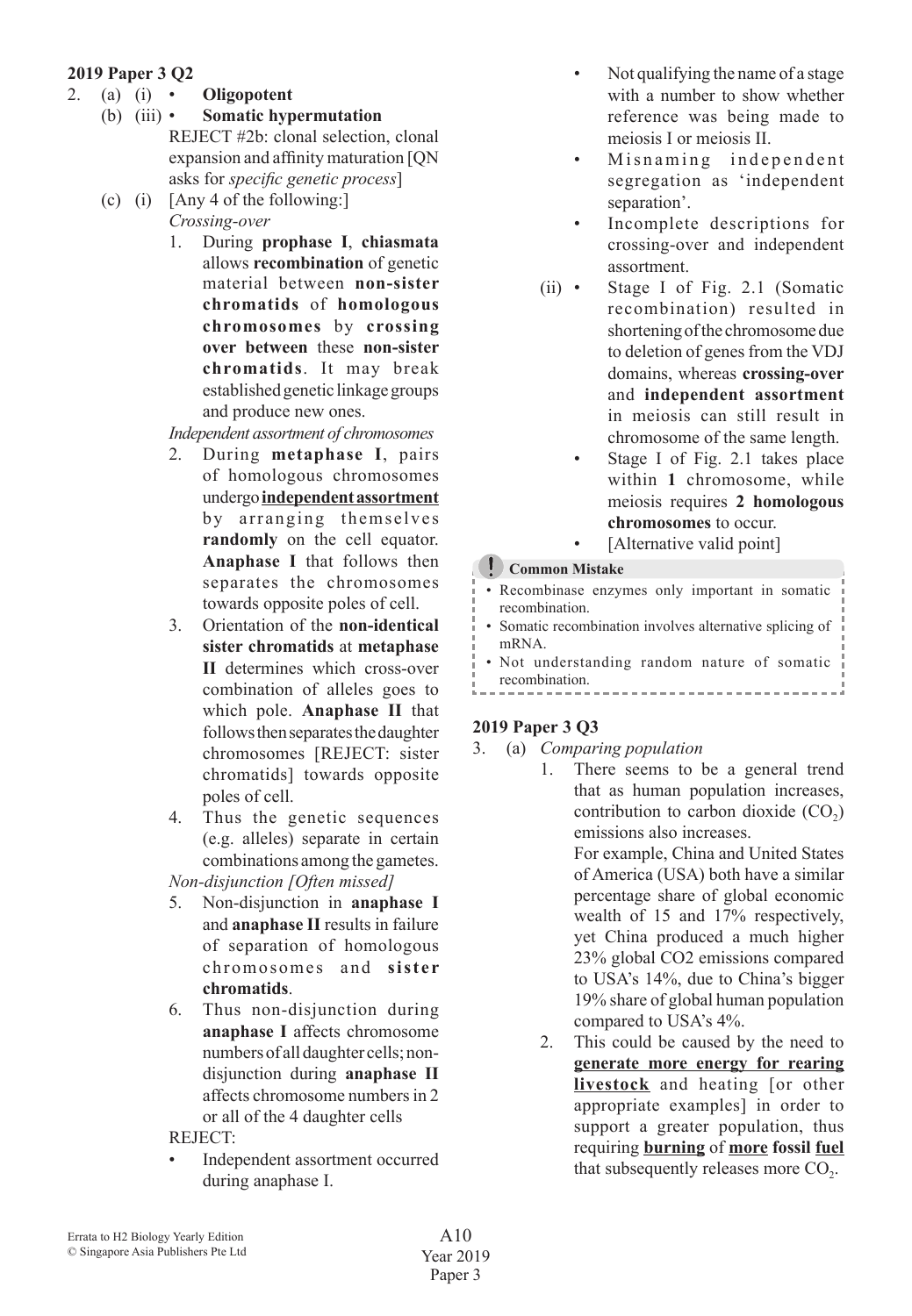#### *Comparing economic wealth*

- 3. There also seems to be a general trend that CO<sub>2</sub> emissions increases with increasing economic wealth. For example, China and India both have a similar percentage share of global population of 19 and 17% respectively, yet China produced a much higher 23% global CO<sub>2</sub> emissions compared to India's 6%, due to China's bigger 15% share of global economic wealth compared to India's 6%.
- 4. This could be caused by the need to **generate more energy for** higher **personal electrical** consumption and **transport** [or other appropriate examples] reflective of wealthier population, thus requiring **burning** of **more fossil fuel** that subsequently releases more  $CO<sub>2</sub>$ .

#### **Genetics Tips**

#### *Answering Strategy*

- *Pay close attention to question demand*. Due to question requirement to explain how, explaining the mechanisms (e.g. more fuel are burned to generate more electricity) should be included instead of only references to data.
- *Source data for effective comparison*. Identify the factor responsible for the observation or anomaly. In this case, one should compare China with India or Russia with USA, as these pairs of countries have similar population sizes but different shares of global economic wealth.
	- (b) 1. In **light-dependent reactions**, specific wavelengths from light cause photoactivation of **photopigment** molecules in PS I and II for eventual formation of **NADPH** and **ATP**, which are both required for reactions in the Calvincycle.Calvincyclecansequester gaseous carbon dioxide from the air, and is an active processin young trees.
		- 2. **In carbon fixation, ribulose bisphosphate carboxylase oxygenase catalyses carboxylation of RuBP (a 5 carbon compound) by carbon dioxide.**
		- 3. **This reaction gives rise to an unstable a 6-carbon intermediate, which is split to form two 3-C molecules called 3-phosphoglycerate (PGA).**
- 4. ATP and NADPH are required for reduction of PGA to **triose phosphate**, and **ATP** is also used in **regeneration of ribulose bisphosphate (RuBP)**.
- 5. 3 rounds of **Calvin cycle** yield aTPthat leaves the cycle to form other organic compounds(e.g. glucose).The **carbon atoms from carbon dioxide are stored long term in cellulose, starch and other macromolecules** [missed by most].

 REJECT:

- Carbon dioxide gas / glucose are stored in plants.
- Describing carbon cycle in which stored glucose is then respired, releasing the carbon dioxide.

## **2019 Paper 3 Q4**

- 4. (a) *Nuclear envelope structure*
	- 1. Nuclear envelope is made up of **2 phospholipid bilayers**. Nuclear envelope contains proteins and enzymes near **nuclear pores5** .
	- 7. Membranes allow **compartmentalization**, which facilitates **optimum** conditions for promoting required reactions within that section of organelle.
		- For example, nuclear envelope allows mRNA to undergo posttranscriptional modification (e.g. RNA splicing) before being translated, by keeping ribosomes outside nucleus.

 *Roles of membrane's biomolecules (Proteins as receptors)*

- 8. **Proteins** and **glycoproteins** can serve as **receptors** on **cell surface membrane**, to bind to and respond to **signal molecules**.
	- For example, nuclear envelope contain receptor proteins at nuclear pores to control migration of substances into and out of nucleus.

 *Roles of membrane's biomolecules (Proteins as transporters)*

 9. **Transport / carrier proteins** provide hydrophilicchannels/porestotransport hydrophilic (e.g. charged, polar) solutes via **facilitated diffusion**, down the solute's **concentration gradient**.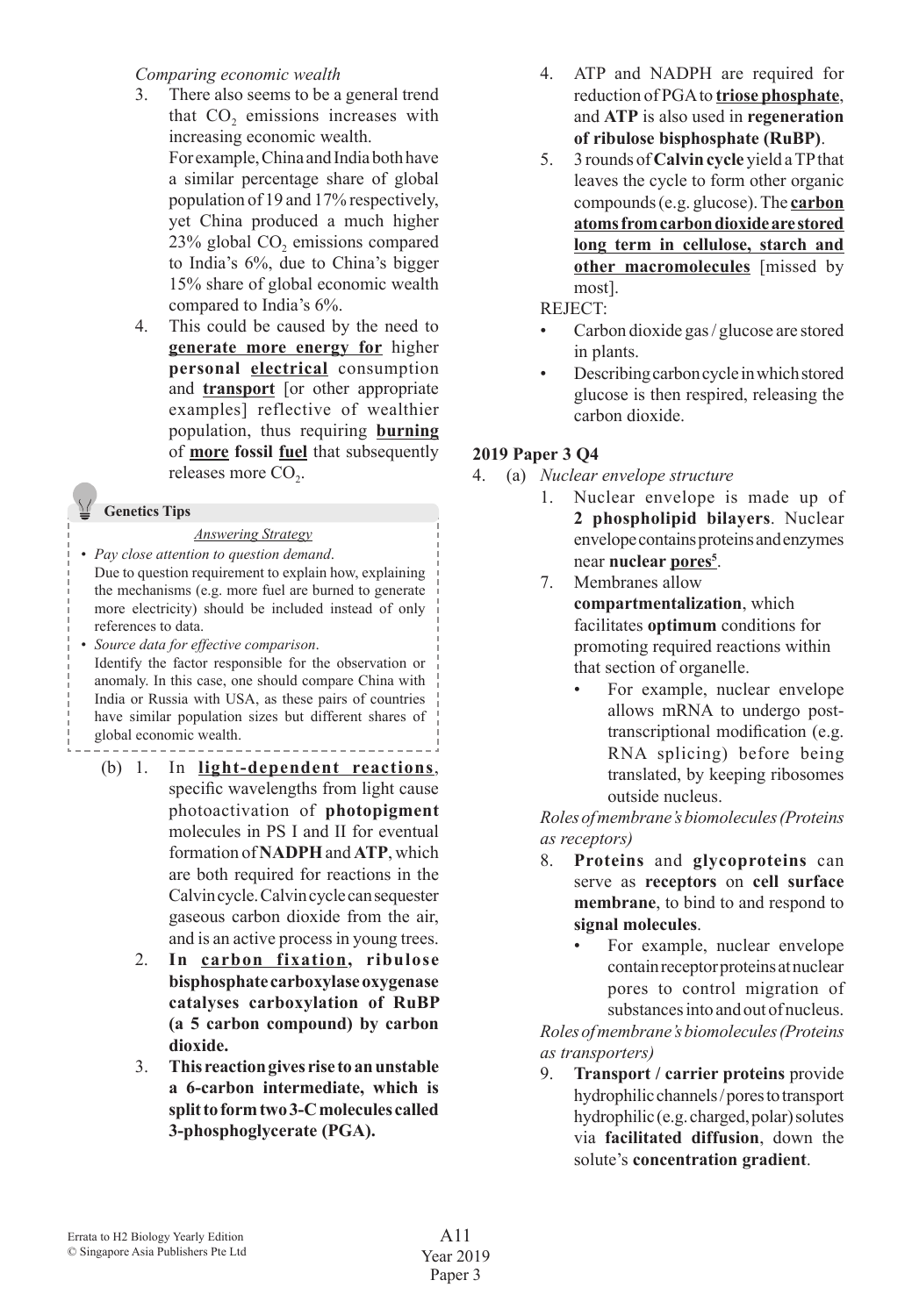- 10. Carrier proteins shuttle substances by changing**3-dimensional conformation** and **charge**.
- 11. Some carrier proteins are coupled to ATPase andATPhydrolysistofacilitate substance transport.
- 12. Transport proteins are specific for translocation of substances (e.g. aquaporins facilitating water passage; glucose transporters transport glucose).

 *Roles of membrane's biomolecules (Proteins to maintain membrane structure)*

- 13. Membrane proteins attached to cytoskeletal and extracellular matrix elements helps maintain cell shape, to provide animal cells with stronger structural framework and coordinate extracellular and intracellular changes.
- 14. [Alternative valid point]

#### **Genetics Tips**

#### *Answering Strategy: Contextual answering*

Identify the theme or key case study in the structured / essay question, and write concepts and examples closely linked to them.

In this case, limit discussion of membranes to the nuclear membranes, and not cell membranes of other organelles. -----------------------------------

#### REJECT:

- Nuclear envelope consists of a single phospholipid bilayer [instead of two].
- Equating the nucleus double membrane to just one bilayer of phospholipids.
- Referring nuclear pores as small and passive transient openings.
- (b) Gene expression
	- 1. Nuclear envelope provides **compartmentalization** to create suitable environment for gene expression.
	- 2. Nuclear envelope containsproteins and enzymes near nuclear pores. Nuclear poresregulate**movement**ofsubstances **in and out of the nucleus**.
		- Raw materials like nucleotides are imported into nucleus for nuclear activitieslikeDNAreplicationand transcription.
- Mature mRNA is exported out of nucleus for translation by ribosome.
- 9. Nuclear envelope must reform around chromosomes at **telophase I and II** to form the nucleus, so as to facilitate gene expressione.g.for centriole replication during Interphase II.

#### **Common Mistake**

- • No named examples of molecules transported across nuclear envelope.
- • Reference to breakdown and formation of nuclear envelope during mitosis or meiosis, without clear attribution to role for the nuclear envelope.

## ----------**2019 Paper 3 Q5**

- 5. (a) 7. Different combinations of at least 20 different types of amino acids give rise to different **polypeptide primary structure** of amino acid residue sequences and length.
	- 8. Each amino acid residue of primary structure has a different R group, which contains functional group to confer varying physical and chemical properties. They form bonds like **hydrogen bond**, **ionic bond**, **hydrophobic interaction**, and **disulphide bond** to influence shape and function of secondary, and **3-dimensional conformation** and **charge** of **globular** tertiary and quaternary structures.
	- 11. The **alpha-1,4 glycosidic bonds** between **alpha-glucose** molecules form a helical structure, while the high numbers of **alpha-1,6 glycosidic** bonds allow extensive branching of the **polysaccharide** polymer.
	- 15. Transcription occurs in **nucleus** for eukaryotes. Transcription uses **4** different types of **ribonucleotides** of ATP, UTP, CTP, GTP as monomers, to form **polyribonucleotide** [often missed].

*<sup>5</sup> Nuclear pores regulate migration of substances into and out of the nucleus.*

*<sup>6</sup> Van der Waals forces = A weak attractive force between atoms or nonpolar molecules caused by a temporary change in dipole moment arising from a brief shift of orbital electrons to one side of one atom or molecule, creating a similar shift in adjacent atoms or molecules.*

*<sup>7</sup> Capping enzyme complex is formed in three sequential reactions catalyzed by RNA triphosphatase, RNA guanylyltransferase, and RNA guanine-N7 methyltransferase.*

*<sup>8</sup> Link, J., Jahn, D., Schmitt, J., Göb, E., Baar, J., Ortega, S., Alsheimer, M. (2013). The Meiotic Nuclear Lamina Regulates Chromosome Dynamics and Promotes Efficient Homologous Recombination in the Mouse. PLoS Genetics, 9(1), e1003261. doi:10.1371/journal.pgen.1003261.*

*Ding, X., Xu, R., Yu, J., Xu, T., Zhuang, Y., & Han, M. (2007). SUN1 Is Required for Telomere Attachment to Nuclear Envelope and Gametogenesis in Mice. Developmental Cell, 12(6), 863-872. doi:10.1016/j.devcel.2007.03.018*